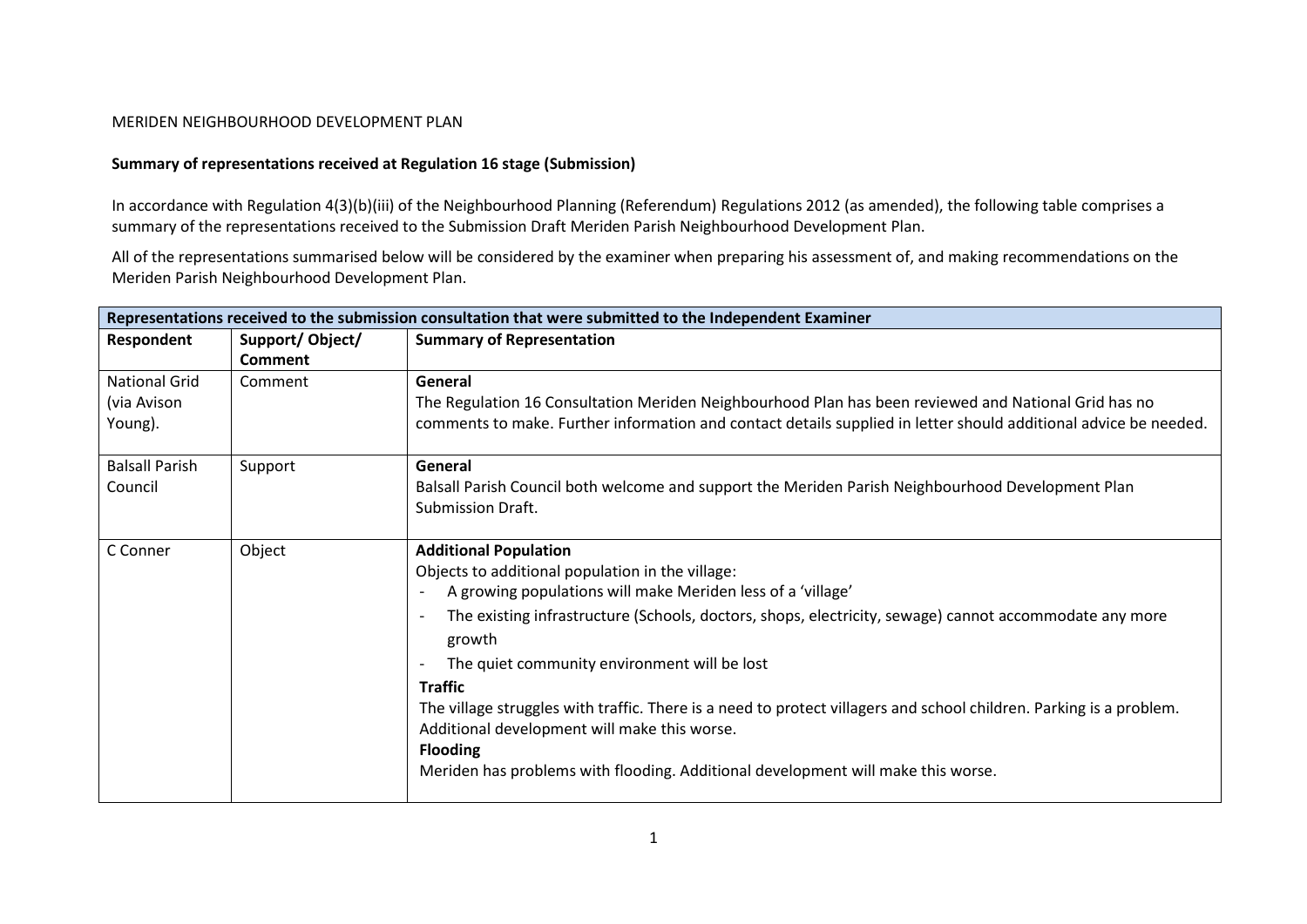| <b>Gillings Planning</b><br>on behalf of<br><b>Frontier Estates</b><br>Ltd. | Comment           | <b>Policy H1 - Housing Growth</b><br>Supports the provisions of the SMBC Draft Local Plan re the allocation of land at Birmingham Road (West of<br>Meriden) for approximately 100 dwellings - on the basis that the site would represent a sustainable extension to<br>the village, and where defined housing needs could be met.<br>Whilst the allocation is noted in the Meriden Neighbourhood Plan (shown in figure 5 on page 25) it is not included<br>within the proposed policies. With possible delays to the Local Plan, it is proposed that the allocation is bought<br>forward in the Neighbourhood Plan. Preparatory work and the evidence base already exists for this site through<br>the Local Plan and this would ensure delivery of the proposed allocation and identified housing need provision.<br>Paragraph 2 - Explanation<br>Note and also recognise the need for specialist accommodation for older people in Meriden. (56% of those who<br>responded to the household survey confirmed this as homes to be given priority).<br>Note and support the outcome of the survey whereby 39% of respondents suggested new homes should be built<br>at the Birmingham Road, old caravan/garage site (included in SMBC's Draft local Plan as Site 10) and that the site<br>was the most highly preferred for housing development by residents.<br>Policy H2 - Local Needs Housing<br>Proposes that the policy should include provision for specialist accommodation for older people given the<br>identified need within the Plan and supporting evidence base. (In the same way that it makes provision for<br>affordable housing on sites within and beyond but reasonably adjacent to the village boundary, where there is a<br>proven and unmet local need).<br><b>Policy H3 Housing Design</b><br>Supports general provisions of policy H3. However, should be made clearer to which type of housing<br>developments it will apply. Criterion 'e' should be amended to acknowledge that class C2 development has |
|-----------------------------------------------------------------------------|-------------------|--------------------------------------------------------------------------------------------------------------------------------------------------------------------------------------------------------------------------------------------------------------------------------------------------------------------------------------------------------------------------------------------------------------------------------------------------------------------------------------------------------------------------------------------------------------------------------------------------------------------------------------------------------------------------------------------------------------------------------------------------------------------------------------------------------------------------------------------------------------------------------------------------------------------------------------------------------------------------------------------------------------------------------------------------------------------------------------------------------------------------------------------------------------------------------------------------------------------------------------------------------------------------------------------------------------------------------------------------------------------------------------------------------------------------------------------------------------------------------------------------------------------------------------------------------------------------------------------------------------------------------------------------------------------------------------------------------------------------------------------------------------------------------------------------------------------------------------------------------------------------------------------------------------------------------------------------------------------------------------------------------------------------------------|
|                                                                             |                   | different parking needs to class $C3$ – such that a ratio of 1 parking space per bedroom would not be appropriate).                                                                                                                                                                                                                                                                                                                                                                                                                                                                                                                                                                                                                                                                                                                                                                                                                                                                                                                                                                                                                                                                                                                                                                                                                                                                                                                                                                                                                                                                                                                                                                                                                                                                                                                                                                                                                                                                                                                  |
| Tyler Parkes (on<br>behalf of client).                                      | Comment/Objection | General<br>Client owns land fronting Birmingham Road, part of Housing Site 10 (West of Meriden), identified for residential<br>development on the Draft Solihull Local Plan Review. Disappointed that no amendments have been made<br>following comments made on the Pre-Submission Draft NDP in October 2019.<br>Policy H1 - Housing Growth and Figure 5 - Village Boundary<br>Objects to Policy H1 'Housing Growth' and Figure 5 - Village Boundary. The designation of the built up area of<br>Meriden is defined in the NDP by the Village Boundary (Figure 5). All areas outside of the village boundary are                                                                                                                                                                                                                                                                                                                                                                                                                                                                                                                                                                                                                                                                                                                                                                                                                                                                                                                                                                                                                                                                                                                                                                                                                                                                                                                                                                                                                    |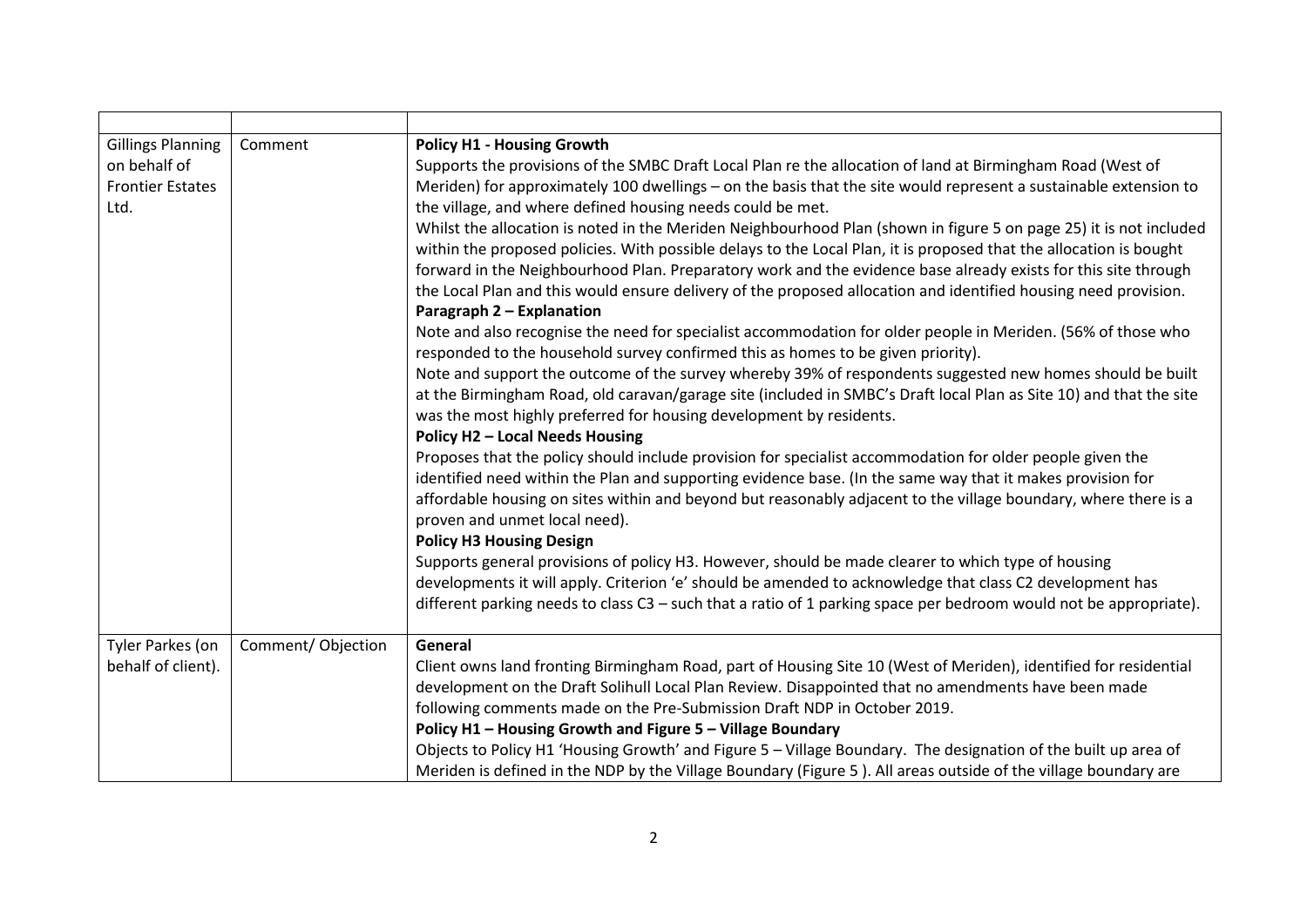|                            |                     | classed as countryside falling within the Green Belt. Client's land is shown in Figure 5 to be outside of the Village<br>Boundary and this does not take account of the proposed allocations in the emerging Solihull Local Plan Review.<br>Policy H1.1<br>Policy H1.1 should be reworded should include the following : "The Village Boundary sown on Figure 5 will be<br>amended as necessary to accord with any changes to the Green Belt boundary adopted in reviews of the Solihull<br>Local Plan".<br>Without any amendment to Policy H1 (as above), the NDP would not meet the requirements of the Basic |
|----------------------------|---------------------|-----------------------------------------------------------------------------------------------------------------------------------------------------------------------------------------------------------------------------------------------------------------------------------------------------------------------------------------------------------------------------------------------------------------------------------------------------------------------------------------------------------------------------------------------------------------------------------------------------------------|
|                            |                     | Conditions since it would not be in general conformity with the strategic policies contained in the development<br>plan for the area of the authority.                                                                                                                                                                                                                                                                                                                                                                                                                                                          |
| <b>Historic England</b>    | Support             | General<br>Supports both the content of the document and the vision and aims set out in it. The Plan is a very good example<br>of community led planning.<br><b>National Environment/Built Environment</b>                                                                                                                                                                                                                                                                                                                                                                                                      |
|                            |                     | Commends the general emphasis of maintenance of local distinctiveness and conservation of landscape character.<br>The extensive evidence base provides a solid platform for the policies and proposals put forward.<br>Policy BE 1.1                                                                                                                                                                                                                                                                                                                                                                            |
|                            |                     | Policy could be strengthened by making direct reference to the need to take full account of the Parish Design<br>Guide (or its successors) in any proposed development. Applicants should show how the design guidelines have<br>been addressed and how this has positively influenced the proposed design solution.                                                                                                                                                                                                                                                                                            |
| Packington                 | Comments/Objections | General                                                                                                                                                                                                                                                                                                                                                                                                                                                                                                                                                                                                         |
| Estate<br>Enterprises Ltd. |                     | Plan is generally well written. Comments are made on behalf of the Packington Estate.<br>Page 64 - Plantation Woodlands                                                                                                                                                                                                                                                                                                                                                                                                                                                                                         |
|                            |                     | The second sentence states that: "As part of the ecological enhancement these woodland components should be<br>restored to native broad-leaved woodland by the stage removal of coniferous trees". This sentence should be<br>removed. The Estate owns Meriden Shafts and Close Wood and the sentence is prescriptive over private<br>woodland.                                                                                                                                                                                                                                                                 |
|                            |                     | <b>Policy LC1 - Designated Community Assets</b>                                                                                                                                                                                                                                                                                                                                                                                                                                                                                                                                                                 |
|                            |                     | The Estate disputes the statement that certain areas of land in the list are designated community assets. The land<br>owner of these assets has had no notice to comply with the Assets of Community Value Regulations, and it is                                                                                                                                                                                                                                                                                                                                                                               |
|                            |                     | understood nor have any of the occupiers listed. The properties that the Estate owns should be removed from the<br>list of community assets: No.2 (Meriden Archery Club and Clubhouse); No.5 (Stonebridge Golf Centre); No.6<br>(Somers Wood Caravan Park and Somers Road Public Open Space); and No.8 (Meriden Surgery).                                                                                                                                                                                                                                                                                       |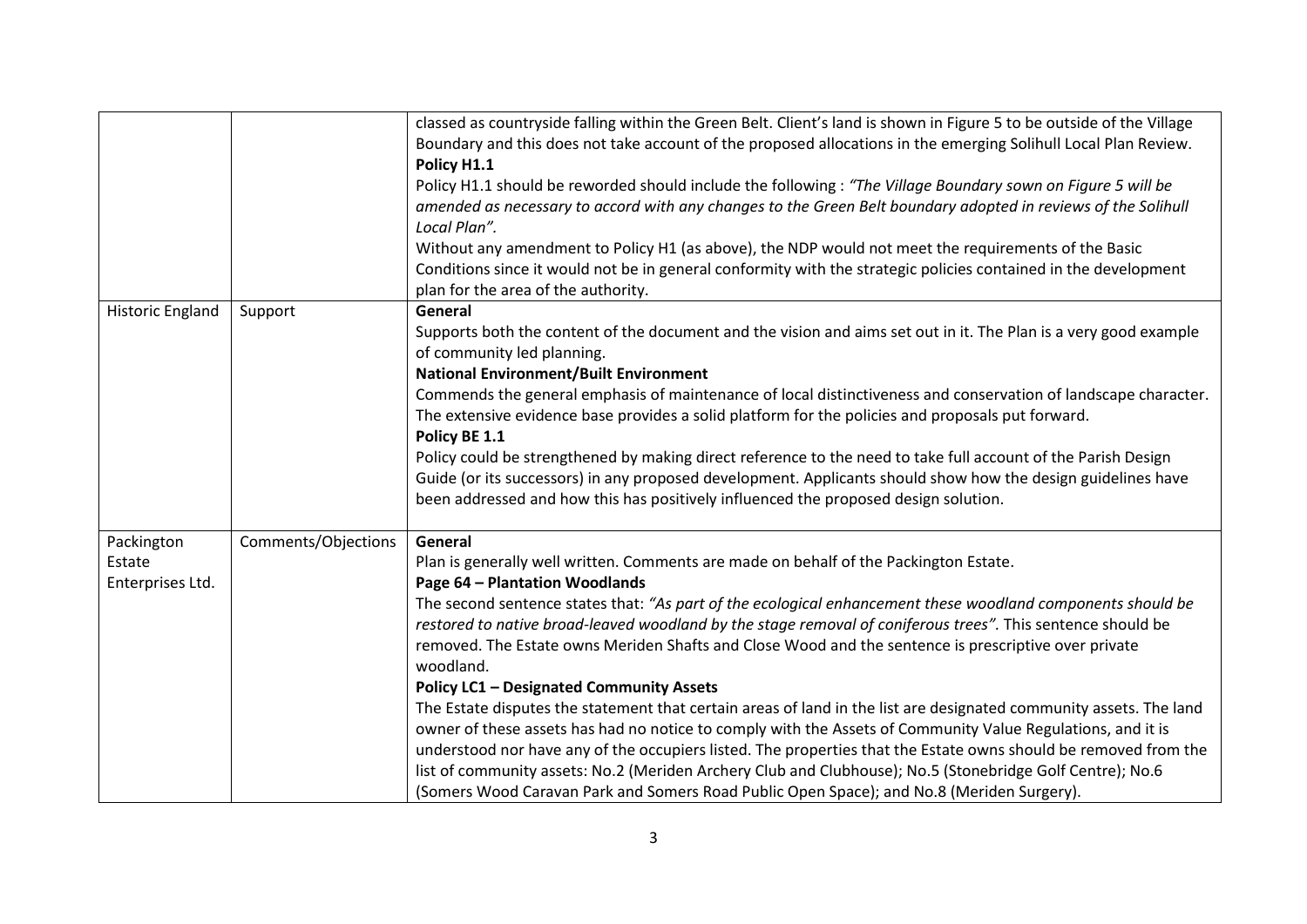|            |          | Policy LC2 - Protecting and Enhancing Health Opportunities                                                                                  |
|------------|----------|---------------------------------------------------------------------------------------------------------------------------------------------|
|            |          | LC2.2 is not applicable as worded. The surgery is a rented property owned by Packington Estates (Lord Guernsey                              |
|            |          | specifically). The marketing or any use of the property is up to the Landlord. The property is not a designated                             |
|            |          | community asset.                                                                                                                            |
|            |          | <b>Policy LC4 - Designated Local Green Space</b>                                                                                            |
|            |          | Objection to designation of land owned by the Estate as local Green Space. Specifically No. 1 - Meriden Archery                             |
|            |          | Club and Grounds. The land is in Green Belt which provides its own protection. Land is not a village green or local                         |
|            |          | authority owned sports field, part is not in Meriden Parish, it is a private club and also a dangerous sport                                |
|            |          | Policy LE4 - Agricultural land and Farm Diversification                                                                                     |
|            |          | Agricultural land Classification map is not correctly referenced in paragraph 9.7.1 and the plan is 40 years out of<br>date and inaccurate. |
|            |          | Object to Policy LE4.3. New buildings are constantly required for agriculture and Holding change. Policy would be a                         |
|            |          | gross infringement of liberty. Policy should be deleted.                                                                                    |
|            |          | Appendix 1 (Public Realm Guidance P14 in the Parish Design Statement)                                                                       |
|            |          | Estate not in favour of narrowing Birmingham Road. Consider the current width reflects the historic context of the                          |
|            |          | road.<br><b>Maxstoke Lane/ Maxstoke Close</b>                                                                                               |
|            |          | Do not support the guidance about future developments at Maxstoke Lane. Development at the north end is                                     |
|            |          | practical, subject to suitable traffic measures.                                                                                            |
|            |          |                                                                                                                                             |
| M Antoniou | Comments | General                                                                                                                                     |
|            |          | Document is extremely long and it is difficult to pick out the key points/action plan.                                                      |
|            |          | Agrees with strapline 'Protecting our History, Planning our Future'. Meriden is a special place to live and the                             |
|            |          | community spirit should be preserved.                                                                                                       |
|            |          | <b>Housing</b>                                                                                                                              |
|            |          | If additional housing is built, infrastructure and demographic profile of residents should be considered. A number                          |
|            |          | of new builds in the area have been on the market for well over a year.                                                                     |
|            |          | <b>Medical Facilities</b>                                                                                                                   |
|            |          | Agree need to be improved.                                                                                                                  |
|            |          | Shops/Economy                                                                                                                               |
|            |          | Vacant units on the village green. Co-op and Budgens dominate and it would be nice to have independent shops. If                            |
|            |          | there were more pensioners a butcher/baker may thrive.                                                                                      |
|            |          | <b>Telecommunications</b>                                                                                                                   |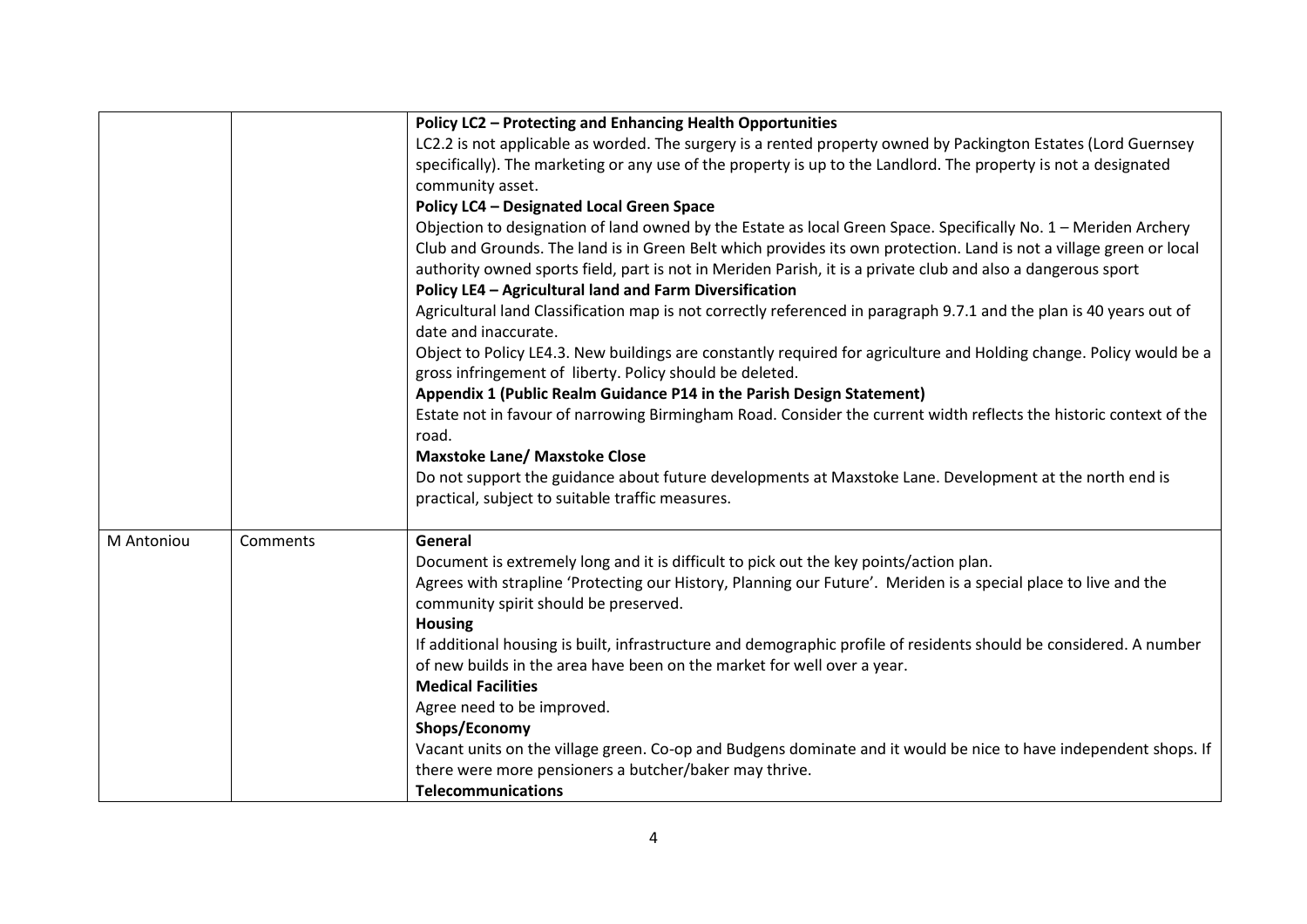|               |         | Improved broad band and mobile phone signal should be a priority as it is currently dreadful.                                                                                                                                     |
|---------------|---------|-----------------------------------------------------------------------------------------------------------------------------------------------------------------------------------------------------------------------------------|
|               |         | <b>Transport and Parking</b>                                                                                                                                                                                                      |
|               |         | Ensure properties have off street parking. Do not add any more restrictions to parking. Bus frequency should be                                                                                                                   |
|               |         | increased and improved to ensure more use it.                                                                                                                                                                                     |
| Pegasus on    | Objects | General                                                                                                                                                                                                                           |
| behalf of L&Q |         | Representation makes comments on the Meriden Neighbourhood Development Plan (MNDP) and seeks to                                                                                                                                   |
| Estates       |         | promote land at Berkswell Road, Meriden, for development to be included within the Plan. There are fundamental                                                                                                                    |
|               |         | issues with the NDP. There are identified but unmet housing needs. It is requested that L&Q Estates be involved in                                                                                                                |
|               |         | the examination process in order to thoroughly and robustly examine these issues.                                                                                                                                                 |
|               |         | Comments are made in conjunction with the comments already made by Pegasus Group on behalf of L&Q Estates                                                                                                                         |
|               |         | on the Regulation 14 version of the Plan.                                                                                                                                                                                         |
|               |         | Recommended that the Plan period should align with the emerging Solihull Local Plan to a plan end date of 2035.                                                                                                                   |
|               |         | <b>Meriden Housing Needs Survey and Assessment</b>                                                                                                                                                                                |
|               |         | The Survey undertaken in July 2018 (paragraph 3.4.6 of the Plan) is insufficient evidence to provide accurate                                                                                                                     |
|               |         | representation of need. The need identified in the Housing Needs Assessment (March 2019) is not provided for in                                                                                                                   |
|               |         | the NDP.                                                                                                                                                                                                                          |
|               |         | Policy H1                                                                                                                                                                                                                         |
|               |         | Objects to the justification of the policy as the NDP is not providing for the identified housing need.                                                                                                                           |
|               |         | Policy H <sub>2</sub>                                                                                                                                                                                                             |
|               |         | Settlement of Meriden is enveloped by green belt therefore the identification and allocation of dedicated sites for                                                                                                               |
|               |         | the provision of housing that are also released from the Green Belt would provide greater certainty that identified                                                                                                               |
|               |         | housing needs would be met.                                                                                                                                                                                                       |
|               |         | Policy H3                                                                                                                                                                                                                         |
|               |         | Design Statement is out of date and needs to be updated.                                                                                                                                                                          |
|               |         | There is no need to replicate national standards for construction methods (c), some stated standards are out of<br>date, objection to proposed level of parking provision (f) as would not promote sustainable transport options. |
|               |         |                                                                                                                                                                                                                                   |
|               |         | <b>Policy NE1</b><br>Evidence should be refined in order to justify the inclusion of the three landscapes as valued. The inclusion of                                                                                             |
|               |         | these landscapes may not accord with identified case law.                                                                                                                                                                         |
|               |         | <b>Policy NE2</b>                                                                                                                                                                                                                 |
|               |         | Overall support. However, Policy is too prescriptive and should be amended to accord with paragraph 170 part d)                                                                                                                   |
|               |         | of the NPPF.                                                                                                                                                                                                                      |
|               |         | <b>Policy NE3</b>                                                                                                                                                                                                                 |
|               |         |                                                                                                                                                                                                                                   |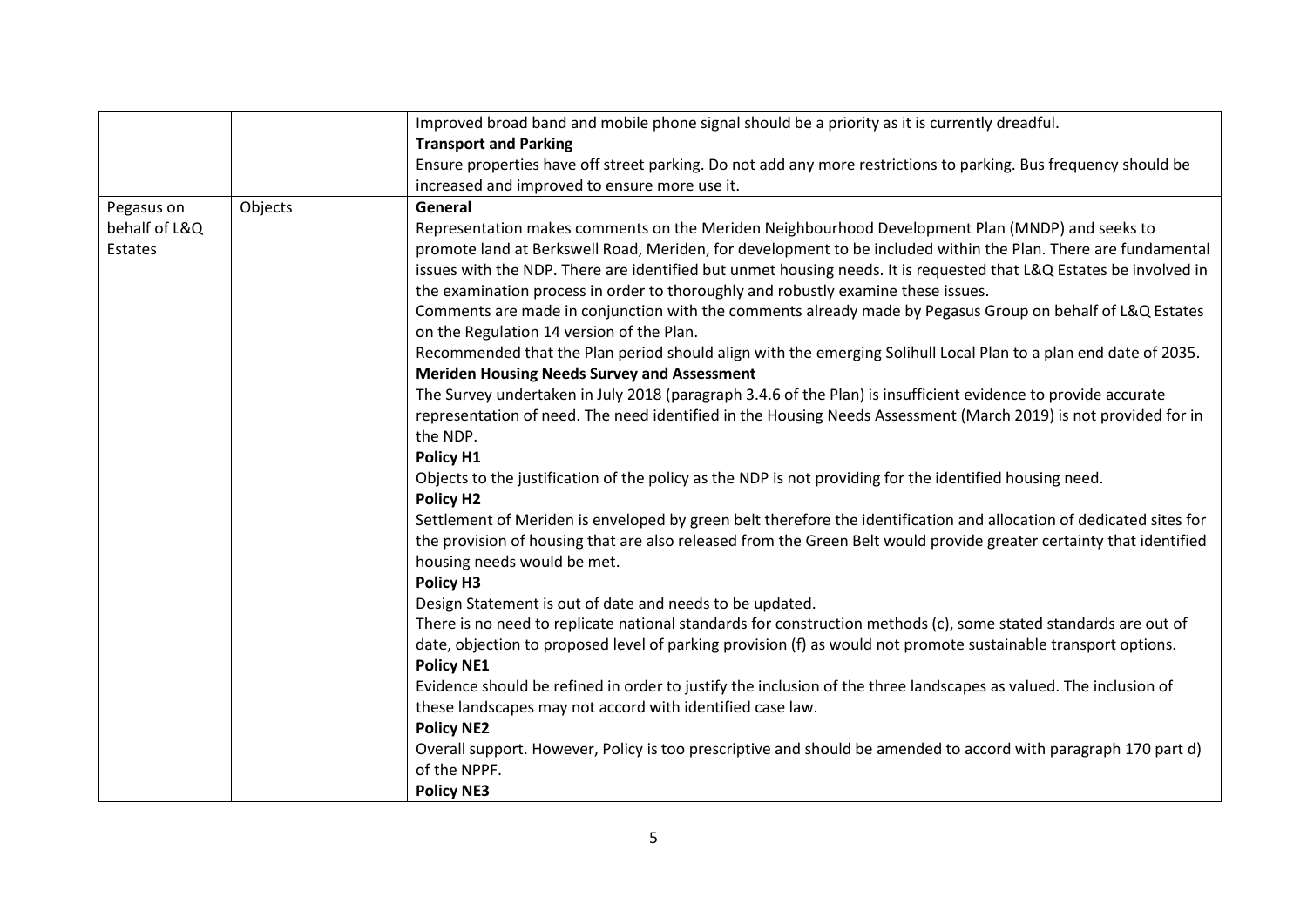|                                               |             | Overall support. However, policy needs to be better clarified and justified.<br><b>Policy NE4</b><br>Overall support, However policy does not accord with National Environment& Rural Communities Act 2006. Part<br>NE4.2 is not commensurate with National Planning Policy and guidance.<br><b>Policy NE5</b><br>Policy NE5.4 is not justified or evidenced.<br><b>Policy NE6</b><br>Supports overall policy. However, part NE6.4 is not supported as it is not based on any evidence of need or<br>demand or viability.<br><b>Policy BE3</b><br>General intention supported. However, policies BE3.6 and BE3.7 are not commensurate with national policy.<br><b>Policy LE4</b>                                                                                                                                                                                                                                                            |
|-----------------------------------------------|-------------|---------------------------------------------------------------------------------------------------------------------------------------------------------------------------------------------------------------------------------------------------------------------------------------------------------------------------------------------------------------------------------------------------------------------------------------------------------------------------------------------------------------------------------------------------------------------------------------------------------------------------------------------------------------------------------------------------------------------------------------------------------------------------------------------------------------------------------------------------------------------------------------------------------------------------------------------|
|                                               |             | Principle of policy is in accordance with national guidance. However, the practicality of demonstrating that no<br>other land of poorer agricultural quality is available is questionable.<br>Land at Berkswell Road, Meriden<br>L&Q Estates (formerly Gallagher Estates) controls the land at Berkswell Road, Meriden which extends to approx.<br>1.73 ha. The land is being promoted for residential development of up to 50 homes. The site is within reference<br>197 of SMBC's 'Call for Sites' schedule, as assessed within the Council's 2016 SHELAA. The wider parcel of land the<br>title of 'site 197 Land South of Strawberry Fields' within the NDP.<br>Site description, proposal and promotional vision document is provided within the representation. Development<br>of site would meet the demonstrated local housing need and contribute to the wider prevailing housing need,<br>subject to release from the Green Belt. |
| The Coal<br>Authority                         | No Comments | Neighbourhood Plan lies within the current defined deep coalfield. However since the neighbourhood Plan area<br>does not contain any surface coal resources or risks from past coal mining activity at shallow depth, Coal Authority<br>has no specific comments to make.                                                                                                                                                                                                                                                                                                                                                                                                                                                                                                                                                                                                                                                                   |
| Savills on behalf<br>of J H Barber<br>and Son | Objects     | General<br>Request that the MNDP should be reviewed. Request that the Examiner is provided with the full representation<br>submitted and that the Examiner agrees to hold a hearing for the purpose of receiving oral representations.<br>Request for transparency regarding the funding referred to in paragraph 1.2.2 of the MNDP.<br>Site at Main Road, Meriden<br>JH Barber and Son own Berryfield Farm at Meriden which includes The Barn at Berryfields Restaurant and the<br>Butchery/Deli and land south of Main Road, Meriden.                                                                                                                                                                                                                                                                                                                                                                                                     |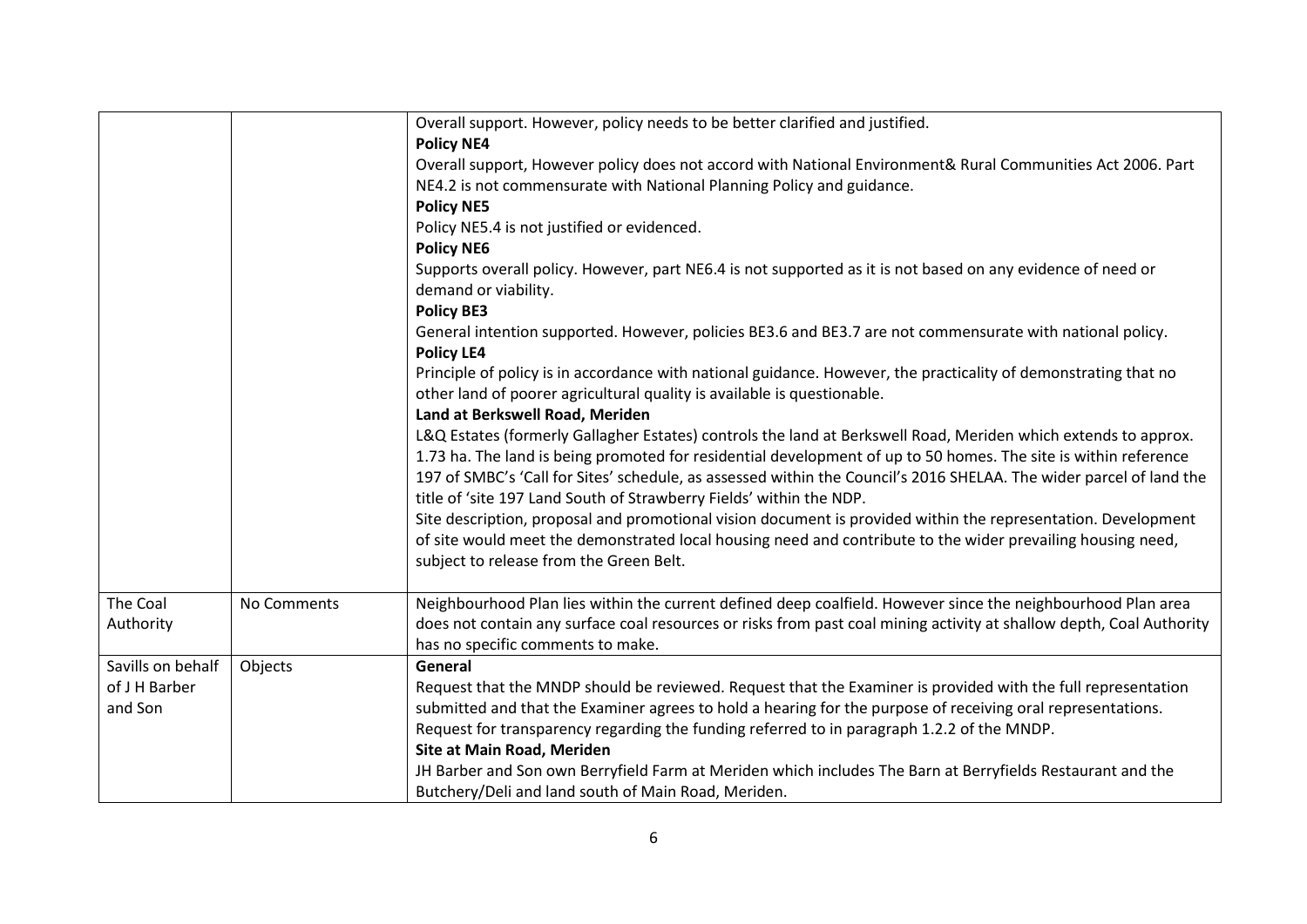| Representations have been made to the Local Plan review and a submission made under the 'call for sites'            |
|---------------------------------------------------------------------------------------------------------------------|
| process. It is not mentioned in the MNDP if submissions of sites to the Local Plan have been considered in          |
| preparation of the MNDP.                                                                                            |
| Details of site located on the south eastern side of Meriden, south of Main Road and east of Berkswell Road is      |
| contained within the submission. Site is approx. 7.8 hectares and has potential for circa. 200 dwellings.           |
| <b>Basic Conditions</b>                                                                                             |
| Concern that aspects of the MNDP do not meet the 'basic conditions' as set out in paragraph 8of schedule 4B to      |
| the Town and County Planning Act 1990 (as amended).                                                                 |
| <b>National Planning Policy Framework</b>                                                                           |
| Concern that the MNDP is contrary to policy contained with the NPPF and should therefore cause the process to       |
| be paused.                                                                                                          |
| Policy H1                                                                                                           |
| Conflicts with national policy and should be deleted. Proposed locations for growth should be considered in a       |
| strategic context. If policy H1 remains figure 5 should be amended.                                                 |
| Policy H3                                                                                                           |
| Object to policy regarding overprovision of allocated car parking spaces for 4 and 5 bedroom dwellings. Also the    |
| requirement re Lifetime Homes Standard since this is unjustified.                                                   |
| <b>Policy NE1</b>                                                                                                   |
| Objection to new valued landscape designations. No requirement to replicate NPPF.                                   |
| <b>Policy NE3</b>                                                                                                   |
| Object to part (h) and (i) since they are overly restrictive and not justified.                                     |
| <b>Policy NE5</b>                                                                                                   |
| NE5.1 should be deleted as it replicates national policy and is not clear.                                          |
| NE5.4 is not justified and NE5.7 is not necessary as it will be addressed through building regulations.             |
| <b>Policy NE6</b>                                                                                                   |
| Object to NE6.4 since this has the potential to impact on viability and no evidence is given to support policy.     |
| <b>Policy BE4</b>                                                                                                   |
| No objection in principle but it would be advisable to identify the particular routes to assist the delivery of the |
| policy.                                                                                                             |
| <b>Policy LE4</b>                                                                                                   |
| Request omission of LE4.1.                                                                                          |
| <b>Monitoring and Review</b>                                                                                        |
| Request clearer indication of measurable triggers for a review (paragraphs 1.5.2 and 1.5.3).                        |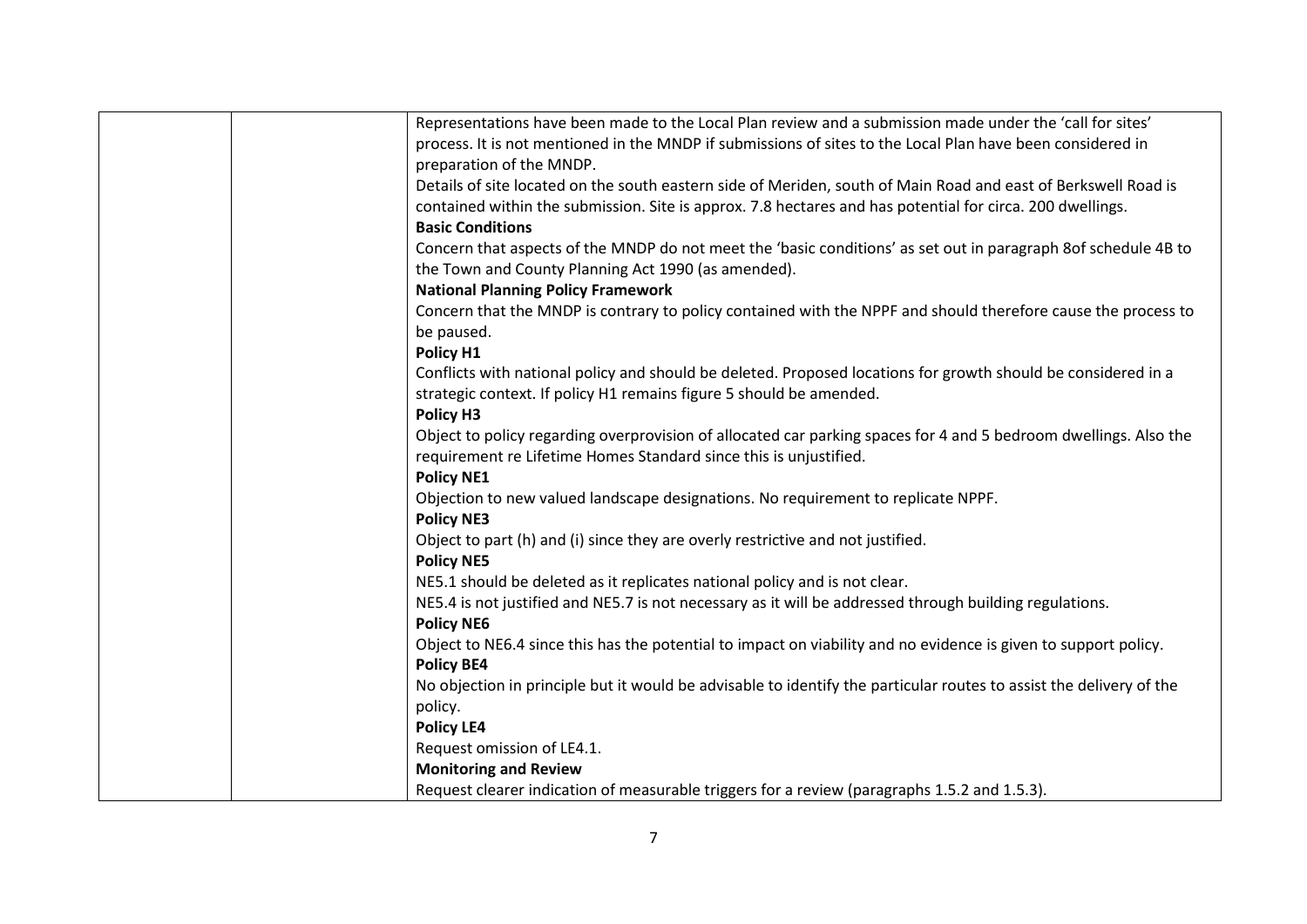|               |                  | <b>Planning White Paper</b>                                                                                                           |
|---------------|------------------|---------------------------------------------------------------------------------------------------------------------------------------|
|               |                  | Proposals in the Planning White Paper (August 2020) are a reason to pause progress of the MNDP so that changes                        |
|               |                  | can be accommodated.                                                                                                                  |
|               |                  |                                                                                                                                       |
|               |                  |                                                                                                                                       |
| Sport England | Comments         | Policy LC1 (Designated Community Assets) and Policy LC4.1 (Local Green Space Designation)                                             |
|               |                  | There is overlap of the policies with both policies including protection for named playing field and sporting activity                |
|               |                  | sites. Policies (or a separate policy) should reflect requirements of NPPF paragraph 97 (a) and also contain a                        |
|               |                  | provision to enable the enhancement of sporting provision(s) at the sites, particularly where supported by                            |
|               |                  | strategic evidence based documents. This will ensure conformity with NPPF paragraph 96 and 97.                                        |
|               |                  |                                                                                                                                       |
| Stansgate     | Objects/Comments | General                                                                                                                               |
| Planning on   |                  | Stansgate Planning act in respect of IM Land in respect of representations to the MNDP. IM Land are promoting                         |
| behalf of IM  |                  | land north of Main Road, Meriden for development of up to 100 high quality homes with approx. 6 hectares for                          |
| Land          |                  | green infrastructure. This land has been promoted at each stage of the Local Plan Review. The representation                          |
|               |                  | includes details of the site and vision documents for the proposal.                                                                   |
|               |                  | <b>Conformity with the Adopted Local Plan</b>                                                                                         |
|               |                  | The MNDP is confused as to the strategic policy it must conform to $-$ i.e. the Solihull Local Plan (2013) or the Local               |
|               |                  | Plan Review. The housing allocation at site 10 (West of Meriden) is part of the Local Plan Review and therefore not                   |
|               |                  | a forgone conclusion. The MNDP should give no reliance to the proposed allocation site 10 West of Meriden.                            |
|               |                  | Neighbourhood Plan and Site 10 West of Meriden                                                                                        |
|               |                  | The MNDP can make its own housing allocations and does not need to reply on the emerging LPR.                                         |
|               |                  | The straw poll of sites (paragraph 3.4.3) is not objective or now relevant as the context has changed.                                |
|               |                  | Paragraphs 4.2.4-4.2.7 are confused as it mixes the evidence base of the adopted local plan and the emerging local                    |
|               |                  | plan. Section 5 Strategic Objection 1 should be rewritten.                                                                            |
|               |                  | <b>Housing Need</b><br>Section 5 Housing should have some clarity on housing need. Paragraph 5.3 is misleading and should be removed. |
|               |                  | The AECOM Housing Needs Assessment 2019 is misreported. It should be reported accurately and the MNDP                                 |
|               |                  | should recognise that it cannot plan for housing need beyond 2028 as this will require changes to the Green Belt.                     |
|               |                  | <b>Policy NE1 - Valued Landscapes</b>                                                                                                 |
|               |                  |                                                                                                                                       |
|               |                  |                                                                                                                                       |
|               |                  | Policy is confused and has two fundamental errors: the confusion between what constitutes a landscape and what                        |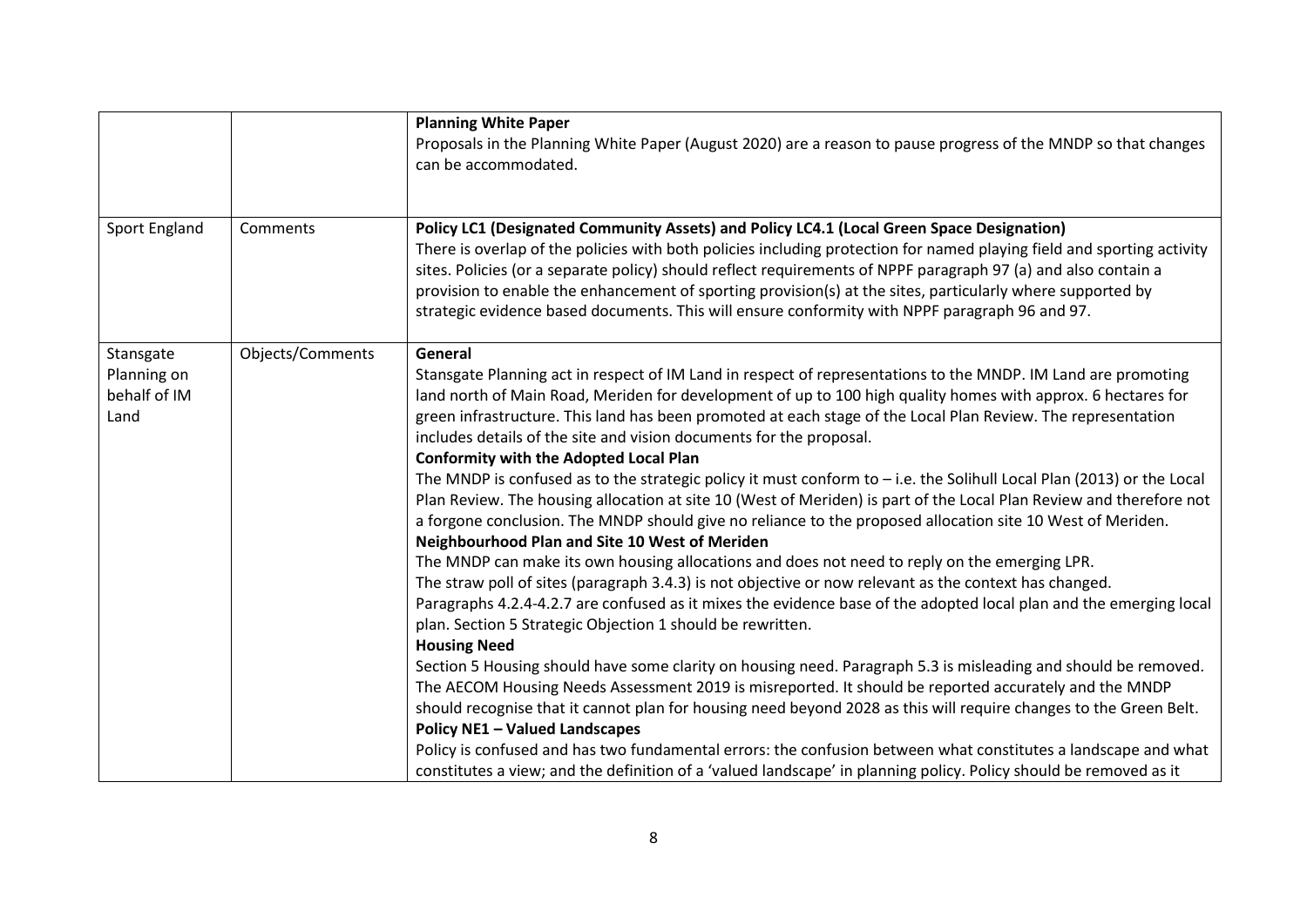|                 |          | does not satisfy the Basic Conditions. Landscape consultants Barton Willmore provide detailed advice in a separate                                                                                                  |
|-----------------|----------|---------------------------------------------------------------------------------------------------------------------------------------------------------------------------------------------------------------------|
|                 |          | report provided with the representation.                                                                                                                                                                            |
|                 |          |                                                                                                                                                                                                                     |
| Solihull        | Comments | General                                                                                                                                                                                                             |
| Metropolitan    |          | The Council is generally supportive of and welcomes many of the aims and objectives of the Plan. The content is                                                                                                     |
| Borough Council |          | generally consistent with national and local planning policies and addresses topic areas appropriate to the                                                                                                         |
|                 |          | Meriden Parish area. A significant amount of work has gone into drafting the plan and this is to be commended.                                                                                                      |
|                 |          | However, it is recommended that the following points are given consideration.                                                                                                                                       |
|                 |          | <b>Vision and Strategic Objectives</b>                                                                                                                                                                              |
|                 |          | The Vision and Strategic Objectives set out in the Plan are to be welcomed and supported.                                                                                                                           |
|                 |          | <b>Housing</b>                                                                                                                                                                                                      |
|                 |          | Much of the content is welcomed as consistent with national and local planning policies. Based on engagement                                                                                                        |
|                 |          | with the local community, the Plan provides more detailed guidance appropriate to a NDP. However, there are                                                                                                         |
|                 |          | some areas that are considered to need further revisions.                                                                                                                                                           |
|                 |          | <b>Site Allocation</b>                                                                                                                                                                                              |
|                 |          | It is welcomed that the NDP provides support for the proposed site allocation 'West of Meriden' included in the                                                                                                     |
|                 |          | current Local Plan Review.                                                                                                                                                                                          |
|                 |          | Policy P2 sets out policies with regard to Local Needs Housing and refers to the latest Housing Needs Survey. The                                                                                                   |
|                 |          | policy should be amended to include reference to the need for viability and feasibility testing. The testing will be                                                                                                |
|                 |          | required to ensure that any proposals and/or requirement for bungalows (as contained within the Housing Needs<br>Survey) is viable and feasible given the impact on density, housing mix and efficient use of land. |
|                 |          | The table at <i>paragraph 5.3.1</i> should explain that the number of homes is between 2011 and (presumably) 2018,                                                                                                  |
|                 |          | as there may have been further completions since then.                                                                                                                                                              |
|                 |          | Policy H3 requires all new housing developments to 'have regard to Meriden's Parish Design Statement'. However,                                                                                                     |
|                 |          | since the Design Statement is dated 2011, it pre-dates the original National Planning Policy Framework (NPPF) in                                                                                                    |
|                 |          | 2012 and subsequent revisions and the adopted Local Plan (2013). Design guidance within the NPPF and Local Plan                                                                                                     |
|                 |          | will therefore take precedence where there are areas of conflict and it is considered the policy/explanation should                                                                                                 |
|                 |          | make this clearer.                                                                                                                                                                                                  |
|                 |          | It is unclear if the Design Statement is being updated. Policy H3 needs to be clearer if it is referring to the adopted                                                                                             |
|                 |          | Design Statement (2011) and/ or subsequent revisions.                                                                                                                                                               |
|                 |          | Policy H3.1(e) refers to the avoidance of development 'to the rear of existing properties which would adversely                                                                                                     |
|                 |          | affect them'. This should be reworded to ensure such developments can be considered on a case-by-case basis.                                                                                                        |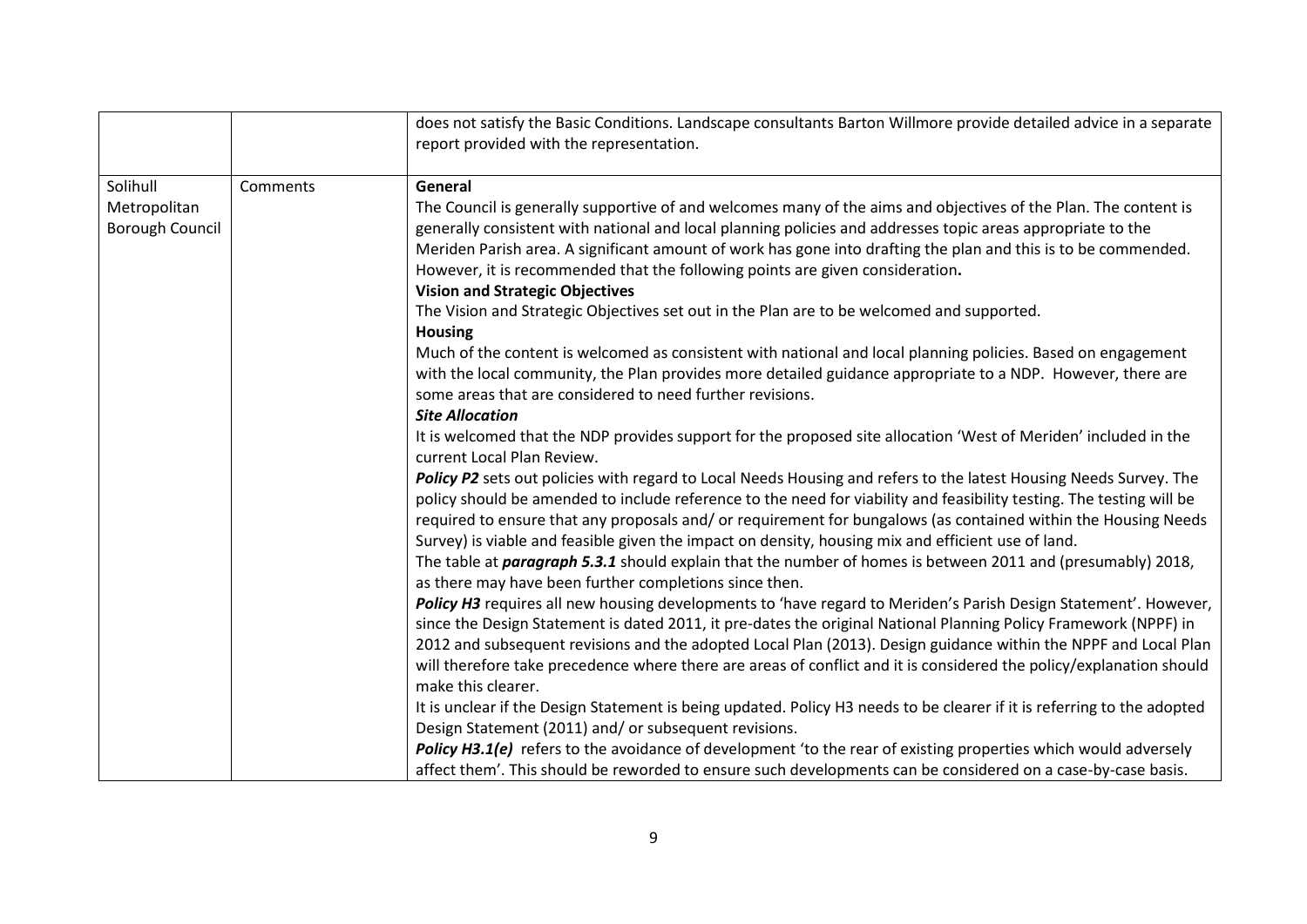| Whilst the Plan may wish to discourage such developments, it should not rule out developments that, with             |
|----------------------------------------------------------------------------------------------------------------------|
| effective and appropriate design, could enhance the local area, meeting local identified needs.                      |
| Policy H3.1(f) sets out parking requirements for residential development. However, it is considered to be            |
| excessive, particularly for larger dwellings (i.e. 4+ bed dwellings). It is contrary to the Council's evidence based |
| approach and may be in conflict with the National Planning Policy Framework (NPPF). A similar policy to that         |
| recommended by the Examiner for the Balsall Parish Neighbourhood Plan should be used in a re-worded Policy           |
| H3.1(f): "Development proposals must have appropriate regard for the higher levels of car ownership evident          |
| within the Meriden Parish Neighbourhood Area. Whilst suitable parking provision must be integral to the design of    |
| schemes, the number of off-street parking spaces for residents, employees and visitors should be justified and       |
| provided on the basis of an evidenced assessment of:                                                                 |
| a) the accessibility of the development;                                                                             |
| b) the type, mix and use of development;                                                                             |
| c) the availability of and opportunities for public transport;                                                       |
| d) local car ownership levels; and                                                                                   |
| e) the need to ensure an adequate provision of spaces for charging plug-in and other ultra-low emission vehicles."   |
|                                                                                                                      |
| <b>Natural Environment</b>                                                                                           |
| In general, this is a very comprehensive and well organised chapter with informative information regarding valued    |
| landscapes, biodiversity and habitats.                                                                               |
| A baseline ecological survey has been completed and submitted with the Plan (Appendix 9). This is valuable           |
| information which gives context to the narrative within the Plan and will help when trying to apply the policies for |
| future developments. Policies regarding flooding and drainage are encouraged and supported.                          |
| Policy NE6.4 - Positive intentions are welcomed. However, it may not be always be feasible or perhaps viable that    |
| 'all new dwellings must have at least one charging point for electric vehicles' as this will depend on the allocated |
| parking. Wording of the policy should be amended to reflect this. There is currently no policy on this in the        |
| adopted Local Plan but this is being reviewed as part of the current Local Plan review.                              |
| It should be noted that the designation of 'Quiet Lanes' as set out in the Guidance under paragraph 6.13.2, may be   |
| difficult to deliver. If businesses on these roads object it may prevent the Quiet Lane being designated. The Parish |
| Council are aware of this and it may be helpful to update the paragraph to reflect this.                             |
| <b>Built Environment</b>                                                                                             |
| Policies are considered to be in conformity with the adopted Local Plan and are supported.                           |
| Paragraph 7.3 should be amended as the Council considers that narrowing of the carriageway of Main Road              |
| would now be unacceptable as Main Road is a bus route with a designated cycle lane and there are also a number       |